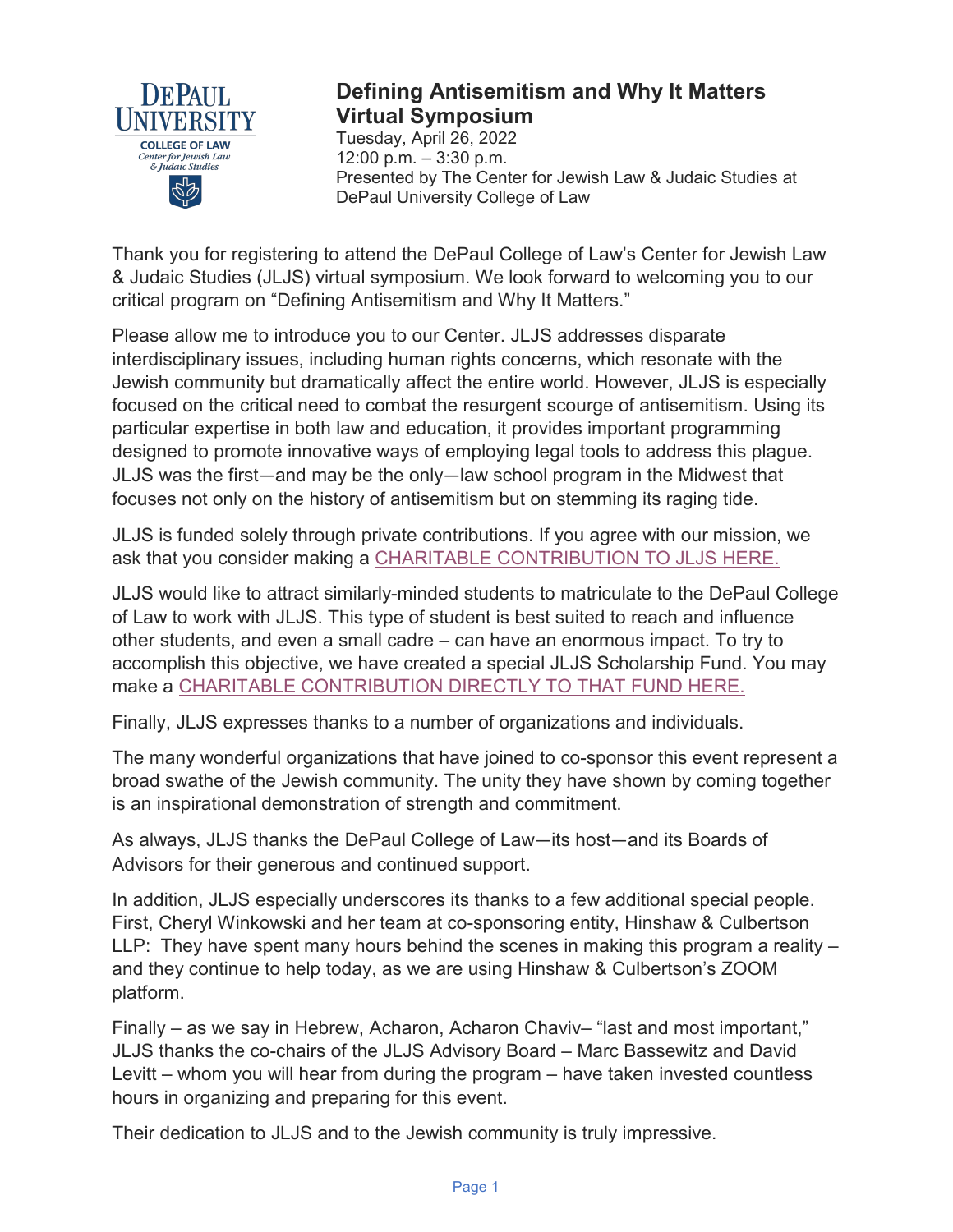

# **Defining Antisemitism and Why It Matters Virtual Symposium**

Tuesday, April 26, 2022  $12:00 \text{ p.m.} - 3:30 \text{ p.m.}$ Presented by The Center for Jewish Law & Judaic Studies at DePaul University College of Law

## **AGENDA**

| $12:00 \text{ pm} - 12:05 \text{ pm}$ | <b>Welcome &amp; Introductions</b>                                                                                                                                                                                                  |  |  |
|---------------------------------------|-------------------------------------------------------------------------------------------------------------------------------------------------------------------------------------------------------------------------------------|--|--|
|                                       | Speaker: Steven H. Resnicoff, Professor and Faculty Director, DePaul College of Law,                                                                                                                                                |  |  |
|                                       | Center for Jewish Law & Judaic Studies (JLJS)                                                                                                                                                                                       |  |  |
| 12:05 pm $-$ 1:15 pm                  | <b>Definitions of Antisemitism</b>                                                                                                                                                                                                  |  |  |
|                                       | Speaker: David H. Levitt, Partner, Hinshaw & Culbertson LLP and Chair, JLJS Advisory<br>Board                                                                                                                                       |  |  |
|                                       | <b>Session Materials:</b><br>Levitt, D. H. (2021, April 10). Dueling Definitions of Antisemitism: IHRA's<br>Critics and Rebuttable Presumptions. The Times of Israel.                                                               |  |  |
|                                       | Does IHRA Impinge on First Amendment Rights or Free Speech                                                                                                                                                                          |  |  |
|                                       | Speaker: Carly F. Gammill, Director, Center for Combating Antisemitism, Stand With Us                                                                                                                                               |  |  |
|                                       | <b>Session Materials:</b>                                                                                                                                                                                                           |  |  |
|                                       | Houston Cmty. Coll. Sys. v. Wilson (2021) (AJC amicus brief)                                                                                                                                                                        |  |  |
|                                       | Executive Order 13899 of Dec 11, 2019                                                                                                                                                                                               |  |  |
|                                       | Florida House of Representatives Stat. Ch. 2019-59                                                                                                                                                                                  |  |  |
| 1:15 $pm - 2:30$ pm                   | Why It Matters: Appropriate Uses of the Definition of Antisemitism                                                                                                                                                                  |  |  |
|                                       | Moderator: Marc D. Bassewitz, General Counsel, William Harris Investors and Vivaldi<br>Capital Management and Co-Chair, JLJS Advisory Board                                                                                         |  |  |
|                                       | Panelists: Rabbi Andrew Baker, AJC Director of International Jewish Affairs<br>Rabbi Dr. Mark Goldfeder, Esq., Director, National Jewish Advocacy Center<br>Kenneth L. Marcus, Founder and Chairman of The Louis D. Brandeis Center |  |  |
|                                       | <b>Session Materials:</b>                                                                                                                                                                                                           |  |  |
|                                       | The Clery Act                                                                                                                                                                                                                       |  |  |
|                                       | <b>Clery Act 2020 Appendix</b>                                                                                                                                                                                                      |  |  |
| $2:30$ pm $-3:00$ pm                  | <b>Breakout Sessions</b>                                                                                                                                                                                                            |  |  |
|                                       | A chance for attendees to participate in sessions and provide feedback and input while<br>exploring the importance of defining antisemitism.                                                                                        |  |  |
| $3:00$ pm $-3:25$ pm                  | <b>Keynote Address: The Importance of Defining Antisemitism</b>                                                                                                                                                                     |  |  |
|                                       | Speaker: Bret L. Stephens, The New York Times                                                                                                                                                                                       |  |  |
| $3:25$ pm $-3:30$ pm                  | <b>Closing Remarks</b>                                                                                                                                                                                                              |  |  |
|                                       | Speaker: Steven H. Resnicoff, Professor and Faculty Director, DePaul College of Law, Center<br>for Jewish Law & Judaic Studies                                                                                                      |  |  |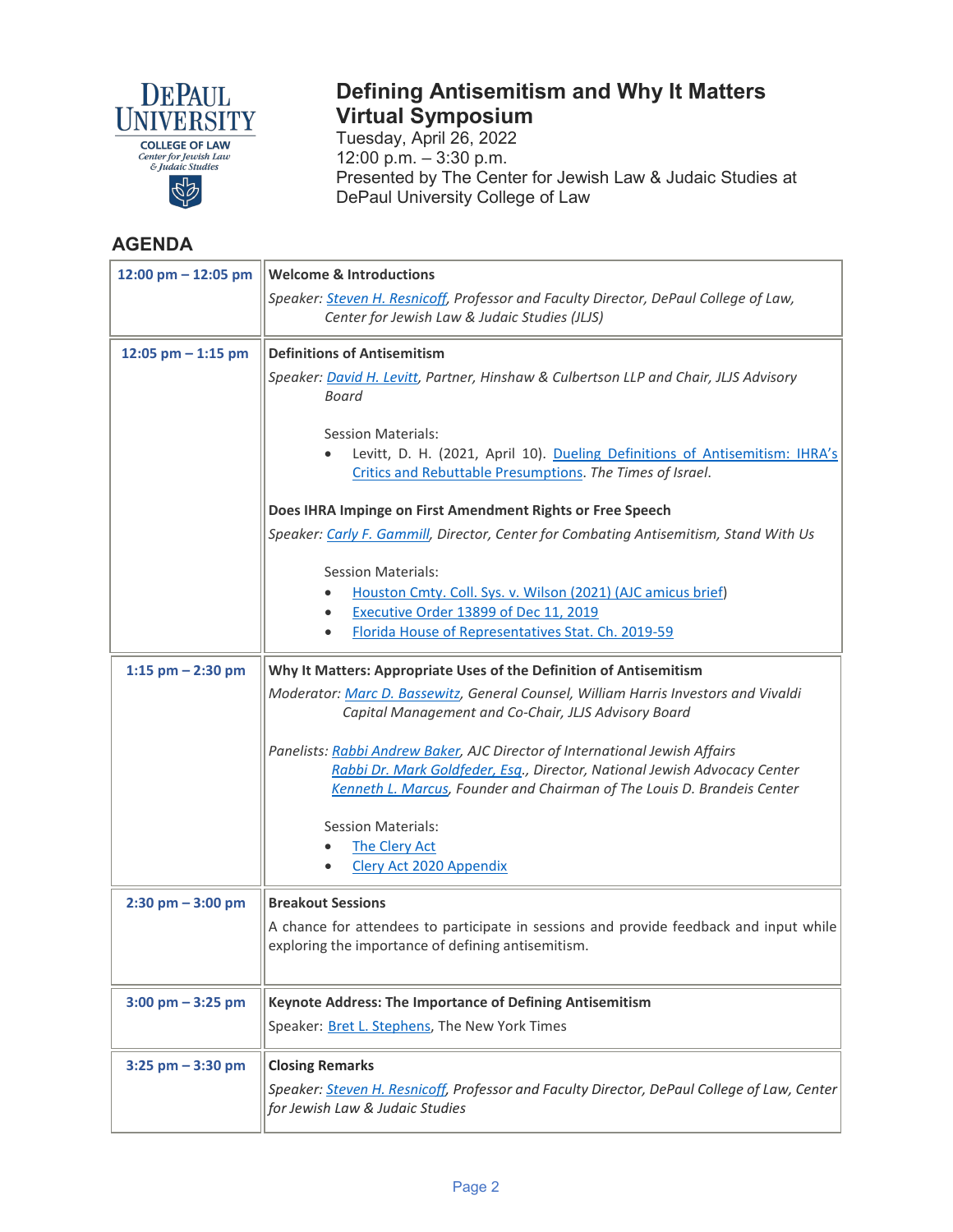

## **CO-SPONSORS**

| AJC                          | Hinshaw & Culbertson LLP           | Quarles & Brady LLP                   |
|------------------------------|------------------------------------|---------------------------------------|
| Alums for Campus Fairness    | Jewish Graduate Student Initiative | Scholars for Peace in the Middle East |
|                              |                                    |                                       |
| Aronberg Goldgehn            | Katten Muchin Rosenman LLP         | Simon Wiesenthal Center               |
| Chicago Loop Synagogue       | Latham & Watkins LLP               | Stand with Us                         |
| Decalogue Society of Lawyers | The Louis D. Brandeis Center       | Thompson Coburn LLP                   |

# **Background on Defining Antisemitism and Why It Matters**

Compiled by Prof. Steven H. Resnicoff, DePaul University College of Law

I. **Defining Antisemitism**

**Part I of the program will address the principal definitions offered for defining antisemitism, their pros and cons and, specifically, an examination of any free speech issues that they raise. These issues will also likely be addressed in the breakout sessions and the keynote address.**

#### a. **What major definitions have been proposed?**

i. [The International Holocaust Remembrance Alliance \(IHRA\) Working Definition](https://holocaustremembrance.com/resources/working-definitions-charters/working-definition-antisemitism)

Who wrote the IHRA definition? This is subject to controversy. See examples below:

- \* Example #1: [The Brandeis Center](https://brandeiscenter.com/who-wrote-the-ihra-working-definition-of-anti-semitism/)
- Example #2: [Engage Blog](https://engageonline.wordpress.com/2021/01/20/ken-stern-isnt-the-only-author-the-ihra-working-definition-of-antisemitism/?fbclid=IwAR0rH9g4sP7x5Qqtzwr853VCxfMWEggVJm0nRypmTgdlGi057WjvYdOSuw4)
- \* Example #3: [The Times of Israel Blog](https://blogs.timesofisrael.com/we-disagree-about-the-working-definition-thats-ok-heres-whats-not/)
- ii. [The Jerusalem Declaration](https://jerusalemdeclaration.org/) View the [Wikipedia discussion](https://en.wikipedia.org/wiki/Jerusalem_Declaration_on_Antisemitism) and the process that led to the declaration
- iii. [The Nexus Document](https://israelandantisemitism.com/the-nexus-document/)

## b. **Adoptions of the Proposed Definitions The IHRA definition**

i. The IHRA definition has been adopted by many countries throughout the world, by many international organizations, by many individual states within the U.S.A., by the U.S. State Department for purposes of monitoring antisemitism, by the federal government of the U.S.A.—through an Executive Order of the President for purposes of investigating claims of antisemitic discrimination, by many cities throughout the U.S.A. and the world, by numerous colleges and universities, and by many other organizations.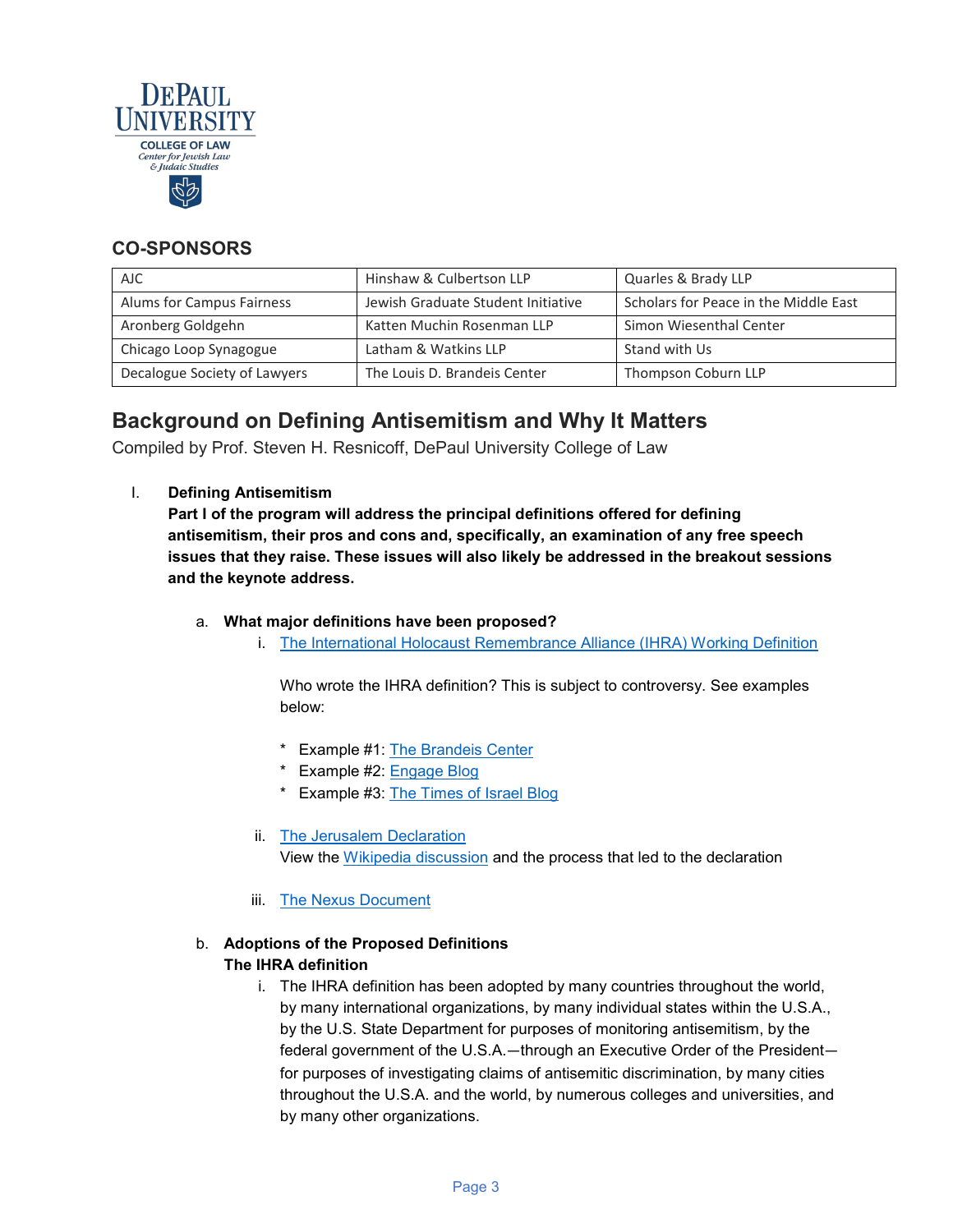

As of March 2022, at least 865 entities (including 37 countries) have adopted the IHRA definition. [See The Jerusalem Post article](https://www.jpost.com/diaspora/antisemitism/article-701485)

- 1. Links that provide more detailed information on adoptions of the IHRA definition include the following:
	- a. [IHRA](https://www.holocaustremembrance.com/resources/working-definitions-charters/working-definition-antisemitism/adoption-endorsement)
	- b. [American Jewish Committee \(AJC\)](https://www.ajc.org/adoption-of-the-working-definition)
	- c. **[Elnet](https://elnetwork.eu/ihra-definition/) Pictorial illustration of adoption of the IHRA definition by** European countries
- 2. As to the position of the Biden Presidency:

A group of US lawmakers—led by Rep. Jan Schakowsky—urged the U.S. State Department to use other definitions, such as the Jerusalem Declaration and the Nexus Document. In response, however, Acting Assistant Secretary Naz Durakoğlu from the Bureau of Legislative Affairs, wrote:

"The Department agrees that it is crucial that governments and public are able to recognize anti-Semitism in its many forms, traditional and contemporary, so that we can call hate by its proper name and take effective action. To those ends, like prior U.S. administrations of both political parties, the Biden Administration embraces and champions the IHRA non-legally binding working definition of anti-Semitism in its entirety, including its examples, and the Administration continues to encourage other countries as well as international bodies to do the same."

See Haaretz Article, ["U.S. State Dept. Doubles Down on Embrace of](https://www.haaretz.com/us-news/.premium-u-s-state-dept-doubles-down-on-embrace-of-ihra-antisemitism-definition-1.9940759) [IHRA Antisemitism Definition"](https://www.haaretz.com/us-news/.premium-u-s-state-dept-doubles-down-on-embrace-of-ihra-antisemitism-definition-1.9940759)

- 3. [The Trump Executive Order](https://trumpwhitehouse.archives.gov/presidential-actions/executive-order-combating-anti-semitism/)
	- a. [Questions and Answers on Executive Order 13899 \(Combating](https://www2.ed.gov/about/offices/list/ocr/docs/qa-titleix-anti-semitism-20210119.pdf?utm_content=&utm_medium=email&utm_name=&utm_source=govdelivery&utm_term=)  [Anti-Semitism\) OCR's Enforcement of Title VI of the Civil Rights](https://www2.ed.gov/about/offices/list/ocr/docs/qa-titleix-anti-semitism-20210119.pdf?utm_content=&utm_medium=email&utm_name=&utm_source=govdelivery&utm_term=)  [Act of 1964](https://www2.ed.gov/about/offices/list/ocr/docs/qa-titleix-anti-semitism-20210119.pdf?utm_content=&utm_medium=email&utm_name=&utm_source=govdelivery&utm_term=)
	- b. Discussions regarding the Executive Order:
		- i. [CNN](https://www.cnn.com/2019/12/12/politics/trump-anti-semitism-executive-order-explained/index.html)
		- ii. [The Heritage Foundation](https://www.heritage.org/religious-liberty/commentary/trumps-executive-order-against-anti-semitism-will-protect-us-jews)
		- iii. [The New Yorker](https://www.newyorker.com/news/our-columnists/the-real-purpose-of-trumps-executive-order-on-anti-semitism)
		- iv. [Anti-Defamation League](https://www.adl.org/resources/backgrounders/the-presidents-executive-order-on-anti-semitism-frequently-asked-questions)
	- c. U.S. State Department [Working Definition, Along with Examples,](https://www.state.gov/defining-antisemitism/)  [of Antisemitism](https://www.state.gov/defining-antisemitism/)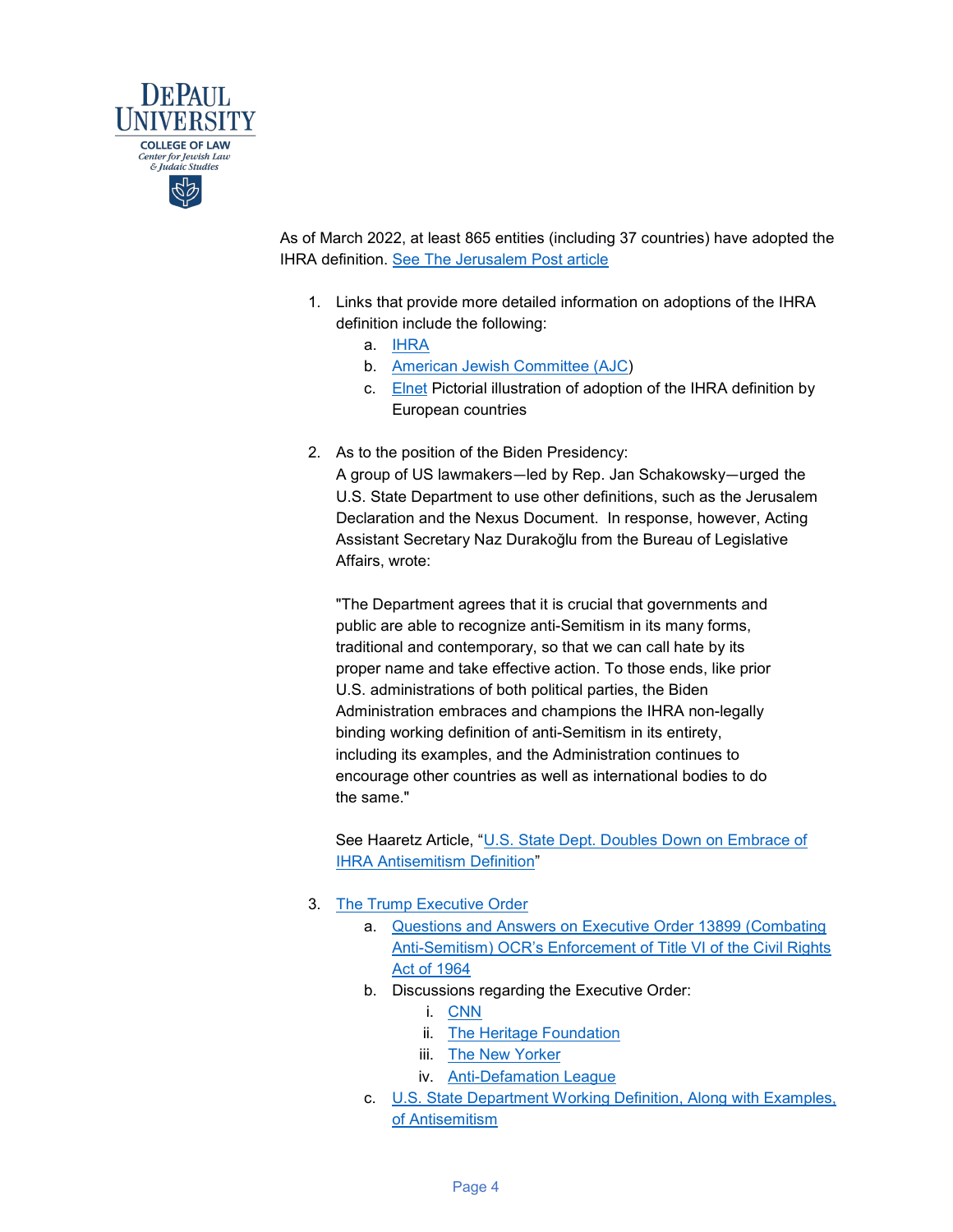

ii. It does not seem that any country in the world has adopted either the Jerusalem Declaration or the Nexus Document as a way of defining antisemitism. Although a few organizations are likely to have endorsed the Jerusalem Declaration, there does not seem to be any open web site that provides a list of such organizations. Nor does there seem to be any web site listing organizations, if any, that have endorsed the Nexus Document.

#### c. **Articles Comparing the Various Definitions**

- i. David Levitt, ["Dueling Definitions: IHRA's and Rebuttable Presumptions"](https://blogs.timesofisrael.com/dueling-definitions-of-antisemitism-ihras-critics-and-rebuttable-presumptions/)
- ii. Israel Academic Monitor Editorial Note, ["New Definitions of Antisemitism Sprout](https://israel-academia-monitor.com/2021/04/07/new-definitions-of-anti-semitism-sprout-like-mushrooms/)  [Like Mushrooms"](https://israel-academia-monitor.com/2021/04/07/new-definitions-of-anti-semitism-sprout-like-mushrooms/)
- iii. Dina Porat, ["The IHRA working definition of antisemitism: criticism,](https://www.antisemitism.co.il/2021/12/the-ihra-working-definition-of.html)  [implementation, and importance"](https://www.antisemitism.co.il/2021/12/the-ihra-working-definition-of.html)
- iv. Cary Nelson, ["Accommodating the New Antisemitism: A Critique of the](https://fathomjournal.org/fathom-long-read-accommodating-the-new-antisemitism-a-critique-of-the-jerusalem-declaration/) Jerusalem [Declaration"](https://fathomjournal.org/fathom-long-read-accommodating-the-new-antisemitism-a-critique-of-the-jerusalem-declaration/)
- v. Additional articles favoring the IHRA definition:
	- 1. Lesley Klaff and Derek Spitz, ["Why the 2010 Equality Act does not make](https://fathomjournal.org/why-the-2010-equality-act-does-not-make-the-ihra-definition-of-antisemitism-redundant/)  [the IHRA definition of antisemitism redundant"](https://fathomjournal.org/why-the-2010-equality-act-does-not-make-the-ihra-definition-of-antisemitism-redundant/)
	- 2. Bernard Harrison and Lesley Klaff, ["In Defense of the IHRA Definition"](https://fathomjournal.org/in-defence-of-the-ihra-definition/)
	- 3. Blake Flayton, ["The Battle Over Jewish Students and the IHRA Definition](https://www.algemeiner.com/2021/01/18/the-battle-over-jewish-students-and-the-ihra-definition-of-antisemitism/)  [of Antisemitism"](https://www.algemeiner.com/2021/01/18/the-battle-over-jewish-students-and-the-ihra-definition-of-antisemitism/)
	- 4. Lea Speyer, ["What Nexus gets wrong and IHRA gets right with anti-](https://www.jns.org/opinion/what-nexus-gets-wrong-and-ihra-gets-right-with-anti-semitism/)[Semitism"](https://www.jns.org/opinion/what-nexus-gets-wrong-and-ihra-gets-right-with-anti-semitism/)

## d. **Articles Opposing the IHRA Definition**

- i. Brian Klug, ["The Jerusalem Declaration on Antisemitism: Why the Oldest Hatred](https://www.thenation.com/article/society/jerusalem-declaration-antisemitism-ihra/)  [Needs a New Definition"](https://www.thenation.com/article/society/jerusalem-declaration-antisemitism-ihra/)
- ii. Aleida Assman, Alon Confino and David Feldman, ["A New Antisemitism](https://euobserver.com/opinion/151343)  [Definition to Ease IHRA Confusion"](https://euobserver.com/opinion/151343)

## e. **Letters and Statements Opposing Adoption of the IHRA Definition**

- i. Join Letter of 56 Scholars to Facebook: ["Don't Adopt the IHRA Definition of](https://www.bacbi.be/pdf/Joint-Letter-to-fb-against-IHRA.pdf)  [Antisemitism"](https://www.bacbi.be/pdf/Joint-Letter-to-fb-against-IHRA.pdf)
- ii. Letter Signed by Academics Opposing Canadian Adoption of the IHRA Definition [Open Letter: End Annexation and the Canada-Israel Free Trade Agreement](https://www.ijvcanada.org/open-letter-end-annexation-the-canada-israel-free-trade-agreement/)

## f. **Free Speech Issues and the IHRA Definition**

- i. Marc Goldfeder, ["Defining Antisemitism,](https://scholarship.shu.edu/cgi/viewcontent.cgi?article=1808&context=shlr)" 52 Seton Hall Law Review 119 (2021)
- ii. Michael B. Atkins & Miriam F. Elman, ["BDS as a Threat to Academic Freedom](https://academicengagement.org/wp-content/uploads/2021/07/MSU-ILR_Elman_Atkins_2020.pdf)  [and Campus Free Speech in the U.S.](https://academicengagement.org/wp-content/uploads/2021/07/MSU-ILR_Elman_Atkins_2020.pdf)," 29 Mich. St. Int'l. L. Rev. 213 (2021)

### g. **Recommended**

Frederick P. Schaffer, "Title VI, Anti-Semitism, and the Problem of Compliance," 46 J.C. & U.L 71 (2021-2022)